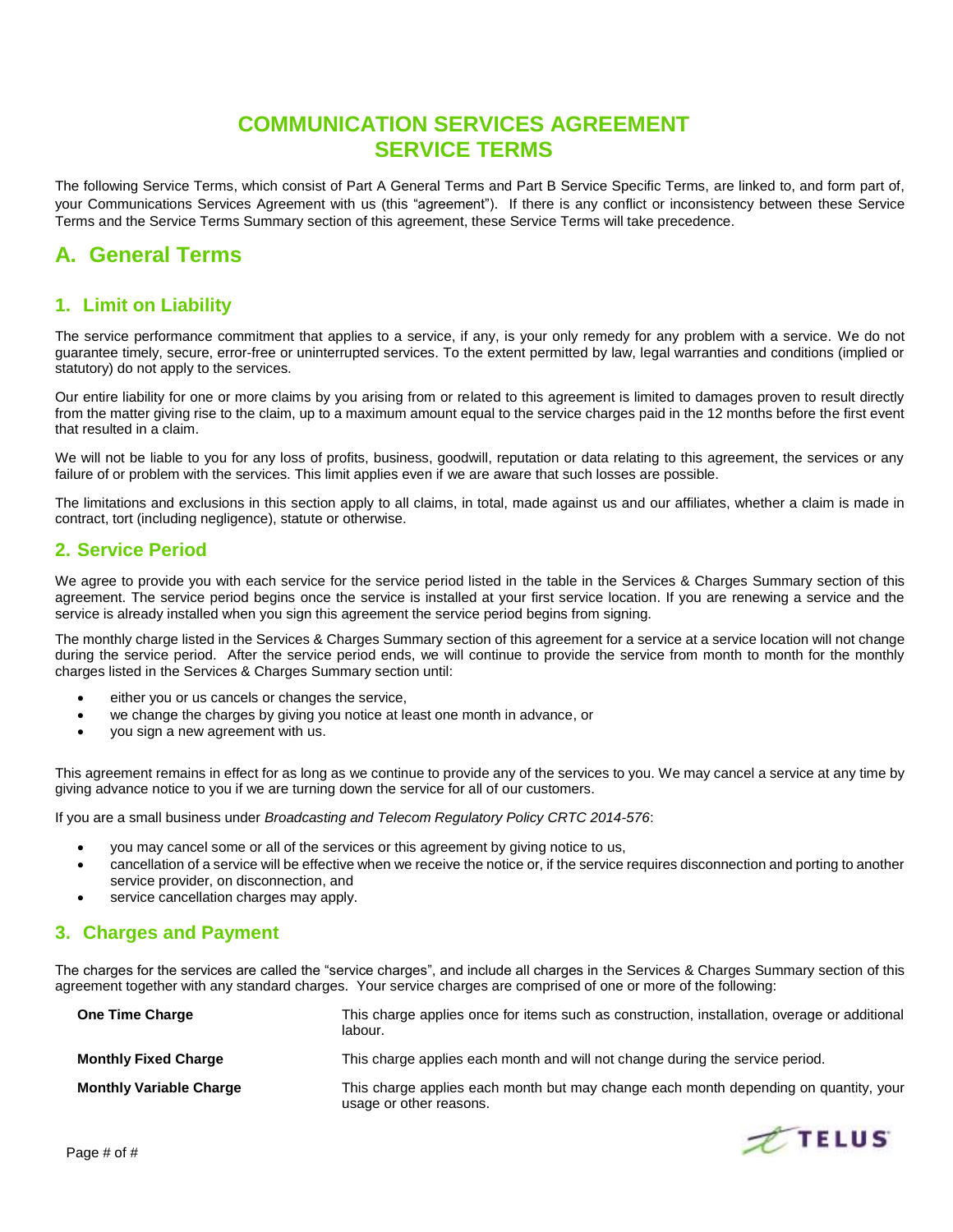**Standard Charge** This charge applies to optional service features and is the same for all of our business customers using the same service feature. We may change a standard charge at any time. You may contact TELUS Customer Care for further information about our standard charges.

Service charges also include any other applicable charges, including late payment charges, government charges that we are required to bill and collect by law and service cancellation charges.

We will bill you each month for the service charges and applicable taxes commencing on the start of the service period. You agree to pay all service charges and applicable taxes billed to you without any deductions or set-offs. You must pay all amounts billed to you by the due date shown on the bill otherwise you are required to pay late payment charges calculated at 2.0% per month (compounded to 26.82% per year). We may restrict, suspend or cancel any services if you fail to pay any amount due but only after giving you at least 10 days' advance notice at your billing address. If we cancel a service because of your non-payment you must also pay the service cancellation charges.

### **4. Use**

You are responsible for use of the services by anyone through your devices or systems or by anyone that you allow to use the services. Anyone using a service must use it as required by this agreement. The services are designed for the business use of you and your employees and unless you have our advance written consent you must not resell the services or charge any fees, directly or indirectly, for using the service. Also, you must not:

- (a) use the service in a way designed to avoid payment of service charges,
- (b) use the service in a way that interferes with the use of our network by other persons,
- (c) change or interfere with the services or the equipment we use to provide the services, or
- (d) use the services unlawfully.

In addition, in using the services you agree to comply, and to ensure your users comply, with our Acceptable Use Policy and IP address policy, published at [www.telus.com/aup](http://www.telus.com/aup) ("AUP"). We may change the AUP at any time and you agree that us publishing the amended AUP at the above location shall be sufficient notice of the changes to you.

We may immediately restrict, suspend or cancel a service where misused, which includes your failure to comply with this section. If we cancel a service you must also pay the service cancellation charges.

## **5. Readiness Requirements**

In order for us to successfully install the services you must prepare each service location and take the other readiness steps described in this section. A delay by you in completing these readiness steps may delay the installation of the service.

**Authorizations.** For us to make arrangements with your previous service provider or other service providers we may require you to provide us with signed authorizations or consents.

Access to Service Location. Where a service location is at your site you must provide us with safe and reasonable access to the service location so that we can install and maintain the service and any equipment, software and communications connections that we use to provide the service to you.

You are responsible for:

- (a) meeting any requirements of the landlord, building owner or manager or any other person at the service location necessary for us to install and maintain the service,
- (b) obtaining any rights or consents and paying any fees required by any of these persons relating to the installation or maintenance of the service, and
- (c) arranging for conduit and power installation, design submissions and installation approvals.

**Equipment and Network Provided by You.** You are responsible for providing, installing and maintaining compatible equipment, cabling and connections that connect to the service connection or that you use with the service.

**Equipment Provided by Us.** We may need to install equipment at the service location. When the service location is at your site you are responsible to take reasonable care of this equipment.

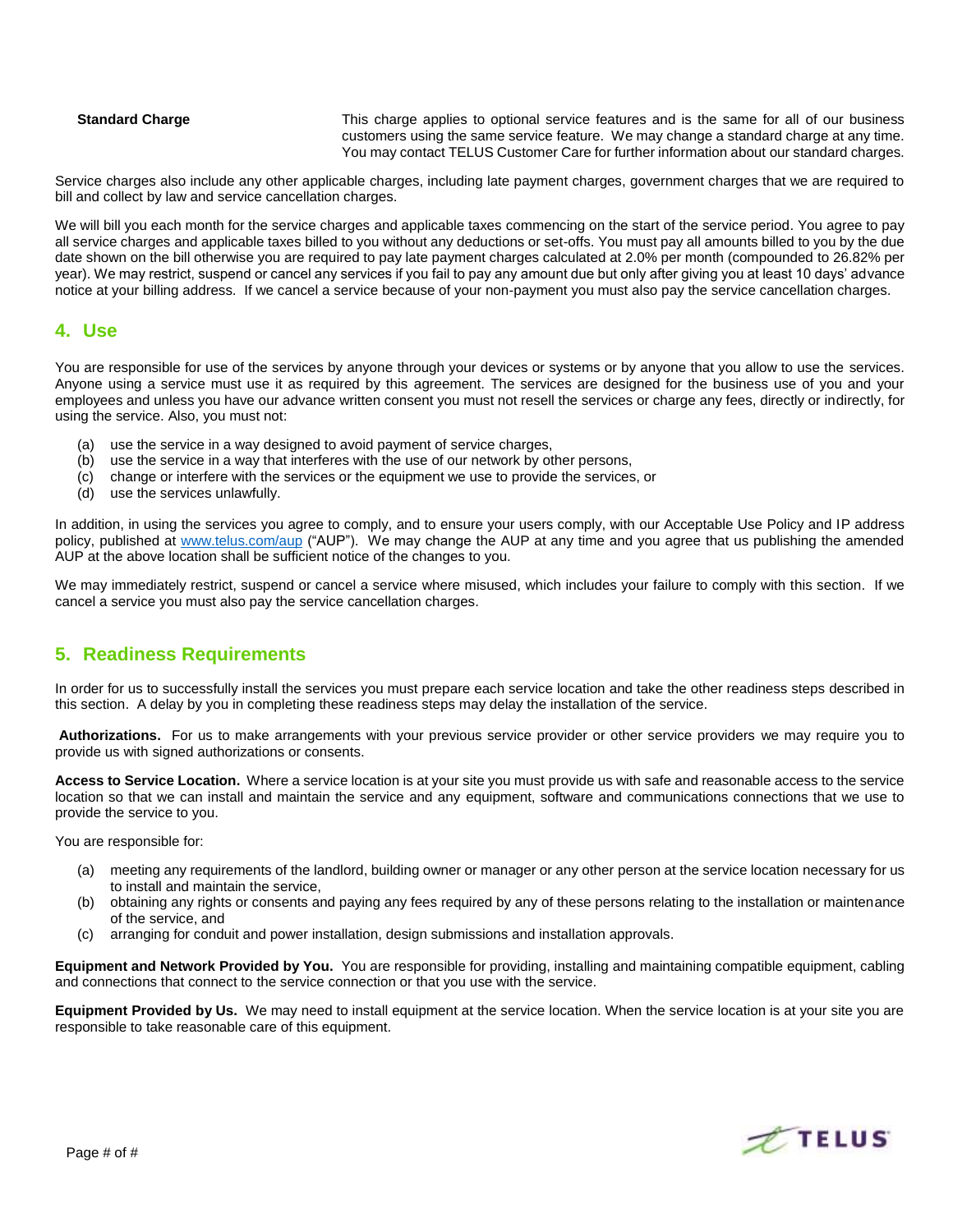## **6. Changes**

At any time you may ask us to move a service, add a service to an existing service location or a new service location, remove a service or make other changes. To move a service you may be required to pay additional one-time and monthly service charges at the new service location. To add a service you will be required to pay additional one-time and monthly service charges. To make other changes you may be required to pay additional one-time or monthly service charges, or both.

To remove a service before the end of the service period, including in connection with moving a service, you will be required to pay service cancellation charges. Details of these service cancellation charges are set out in Part B of these Service Terms. You agree that the service cancellation charges are a genuine estimate of the damages that we may sustain because you cancelled the service before the end of the service period and are not a penalty.

You can request a change by contacting the telephone number on your bill. We will not make any changes or charge you additional service charges until you have agreed to the change in writing.

## **7. Confidentiality**

All information that we keep about you and your service, other than your name, address and listed telephone number, is confidential. Unless you provide your express consent or unless disclosure is required under the law, your information will not be disclosed by us to anyone other than:

- you or a person who, in the reasonable judgement of us, is seeking the information as your agent,
- another telecommunications company, but only if the information is used to establish or to efficiently provide telecommunications service, if the disclosure is made on a confidential basis, and if the information is used solely for that purpose,
- an affiliate involved in supplying you with telecommunications and/or broadcasting services, provided the information is required for that purpose and disclosure is made on a confidential basis with the information used only for that purpose,
- a directory or listing service company for the purpose of listing your name, address and phone number if you consent and if that company agrees to use the information only for that purpose,
- an agent used by us to evaluate your credit or collect outstanding balances owed to us by you, if the agent requires the information and agrees to use the information only for that purpose,
- a public authority or its agent if we reasonably believe that there is imminent danger to life or property that could be avoided or minimized by disclosure of the information, and
- a law enforcement agency if we reasonably believe that you or anyone using your device is engaged in fraudulent or unlawful activities against us.

By "express consent" we mean:

- written consent
- oral confirmation verified by a person independent from us or you,
- electronic confirmation through the use of a toll-free number,
- electronic confirmation via the Internet,
- oral consent, where an audio recording of the consent is retained by us, or
- consent through other methods, as long as an objective documented record of your consent is created by you or by a person independent from us or you.

By signing this agreement you are giving us your written consent that we may also disclose information about you or your service to:

- our service providers and our affiliates' service providers if the information is required to provide the service to you and disclosure is made on a confidential basis with the information used only for that purpose, and
- our affiliates and their credit agencies to evaluate your credit or collect outstanding balances owed to us or an affiliate.

## **8. Additional Terms**

**Assignment of Agreement.** You must not assign this agreement without our prior written consent, including any assignment as part of the sale of your business.

**Notices.** If you are required to give a notice to us under this agreement you must give the notice by telephone to the number shown on your bill. If we are required to give a notice to you under this agreement we must give the notice to you in writing to your billing address.

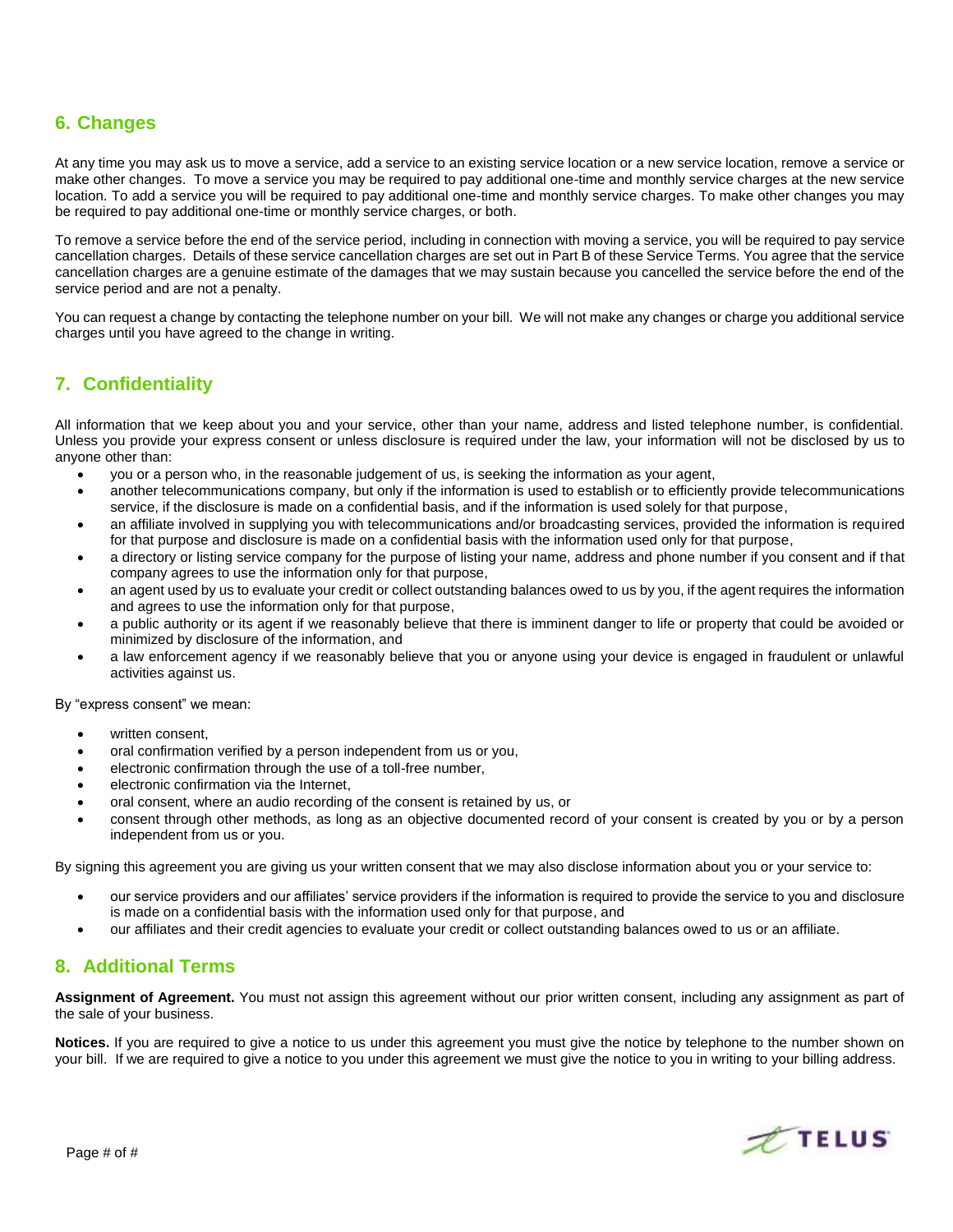Affiliates. For the purposes of this agreement a TELUS affiliate is an entity that controls us, that is controlled by us or that is controlled by the same parent entity as TELUS. "Control" means majority ownership of the equity or beneficial interest in an entity or the right to vote for or appoint the majority of an entity's governing body, such as a board of directors.

**Claims.** Any claim that you have against us, or that we have against you, relating to the services or this agreement must be referred to private and confidential mediation and, if the claim is not resolved, arbitration. You also waive any right to start or participate in any class action against us relating to the services or this agreement. Mediation and arbitration, if necessary, will take place before a single mediator and a single arbitrator under the rules of the ADR Institute of Canada. This paragraph does not apply to collection of any amounts that you may owe to us or to your rights to make a complaint to any administrative authority that has jurisdiction over us or the services.

**Confidential Agreement.** This agreement is confidential. You must not disclose any part of this agreement except with the prior written consent of us or when required by law or any order of a court or other lawful authority.

**Counterparts.** This agreement may be executed in any number of counterparts which may be exchanged by electronic signature, each of which shall be deemed an original and all of which together shall constitute one and the same agreement.

**Force Majeure.** We are not responsible for the performance of, and will not be in default of, any obligation or provision of this agreement if delayed, hindered or prevented by labour disruptions, failure of the networks of other companies, casualties, civil disturbances, law, order of a court of other lawful authority, acts of civil or military authorities, terrorism, accidents, fires, epidemics, natural disasters or other catastrophes or events beyond our reasonable control.

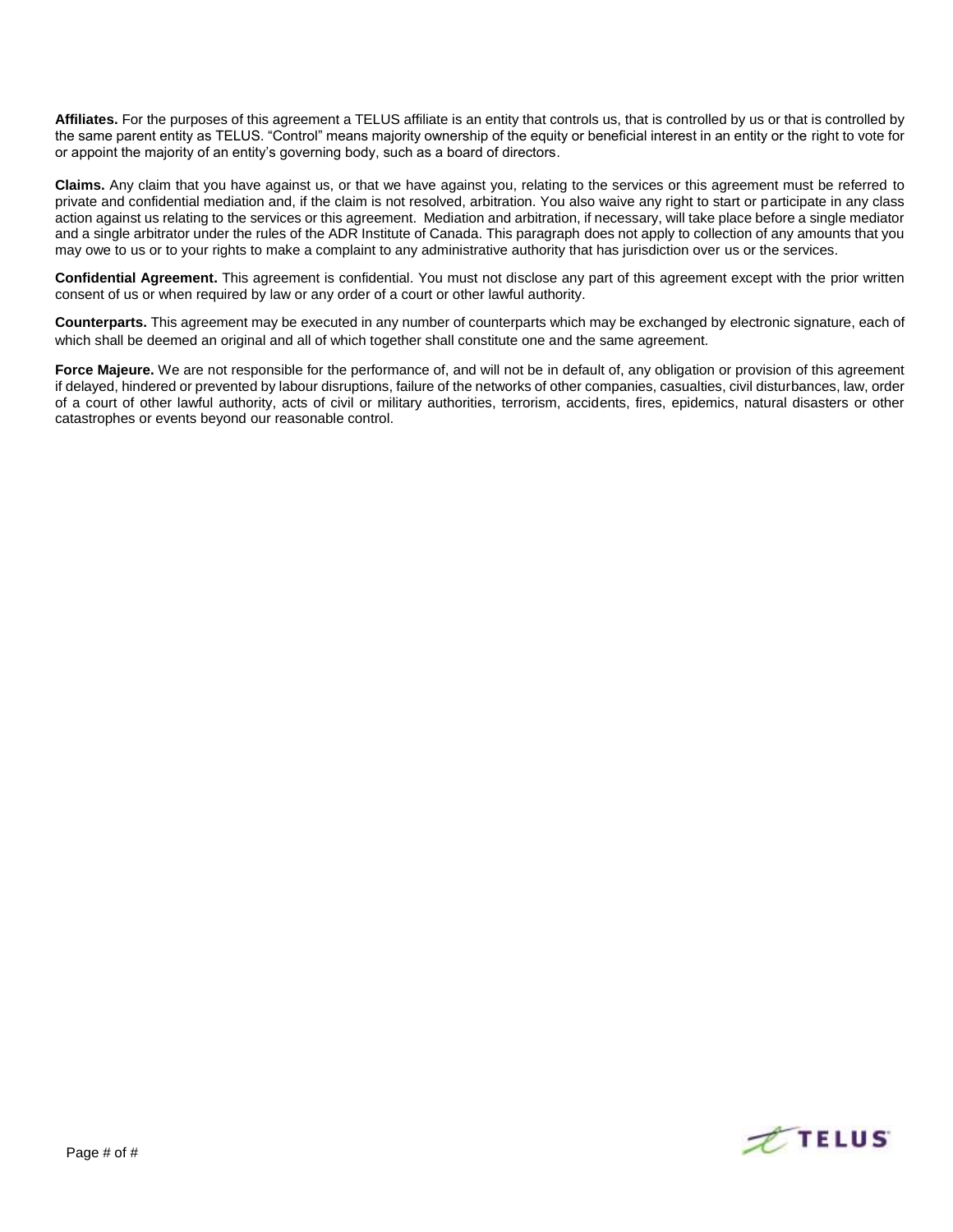## **B. Service Specific Terms - TELUS Digital Workplace Advanced**

The terms in this section apply to TELUS Digital Workplace Advanced (also referred to as "**TDW**").

## **1.0 General Description**

TDW is a service which bundles networking, security, local area network and Wi-Fi with unified cloud collaboration services into a single integrated package. These services are fully managed and supported by us and provided to your service location(s) on a highspeed Internet access.

## **1.1 Service Types and Features**

**Service Plans** TDW is available in the following service plans:

| <b>Service Plan</b> | <b>Maximum Bandwidth</b><br>(Mbps<br><b>Bi-directional)</b> |
|---------------------|-------------------------------------------------------------|
| <b>TDW 25</b>       | 25                                                          |
| <b>TDW 100</b>      | 100                                                         |
| <b>TDW 250</b>      | 300                                                         |

# **Standard Service Elements**

**and Features Summary** The following standard service elements and features, as selected by you, are available as part of TDW. Further detail on these service elements and features is provided below.

| <b>Service Elements and</b><br><b>Features</b>                                                    | <b>Description</b>                                                                                                                                                                                   |
|---------------------------------------------------------------------------------------------------|------------------------------------------------------------------------------------------------------------------------------------------------------------------------------------------------------|
| <b>High Speed Internet</b><br>Access (HSIA)                                                       | An unmanaged broadband access service which provides<br>connection to the Internet from your location.                                                                                               |
| <b>Managed Business</b><br>Internet (Managed BI)                                                  | A managed, dedicated broadband access service which<br>provides connection to the Internet from your location.                                                                                       |
| Network as a Service<br>(NaaS)                                                                    | A software defined wide-area network which provides you with<br>the ability to manage Internet connectivity, with accompanying<br>security and dedicated Quality of Experience features.             |
| <b>Virtual Private Network</b><br>(VPN) with Encryption                                           | A virtual private network which connects your locations and<br>provides enhanced security and encryption (available with<br>NaaS).                                                                   |
| <b>LTF Wireless</b><br>Resiliency                                                                 | Resiliency backup for TDW provided by an external modem<br>which acts as an LTE failover device. This device will take over<br>if your HSIA or Managed BI connection fails (available with<br>NaaS). |
| Unified Collaboration<br>Services (also called<br><b>TELUS Business</b><br>Connect <sup>™</sup> ) | Voice communication services which enable you to manage<br>calls and collaborate across locations using audio and video<br>conferencing through multiple devices.                                    |
| Service Desk                                                                                      | Service support via a 24x7x365 bilingual (French and English)<br>service desk.                                                                                                                       |
| White Glove Installation                                                                          | On-site installation services provided by a qualified TELUS<br>technician.                                                                                                                           |

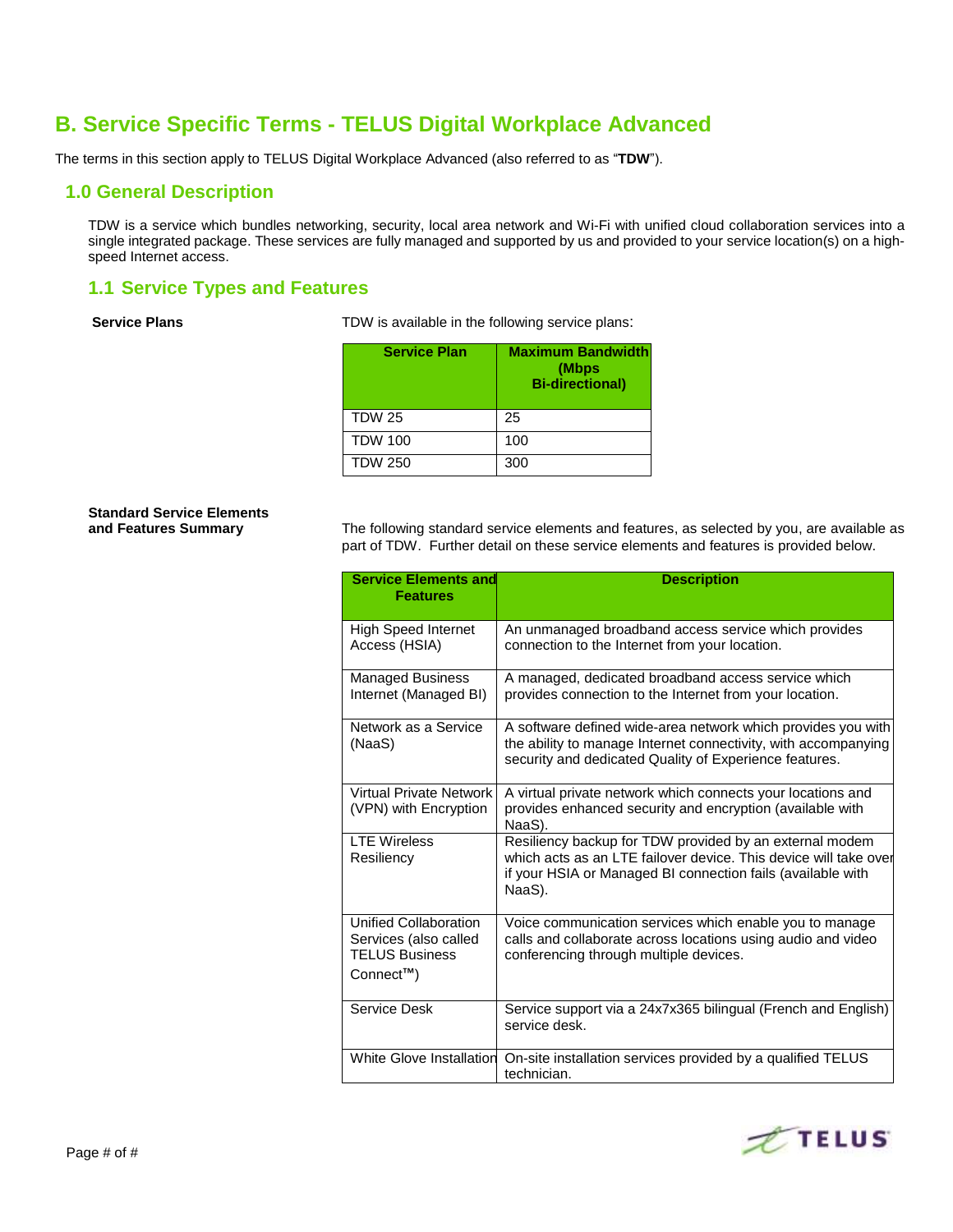| <b>White Glove</b><br>Configuration | Provision and configuration services provided by one or more<br>designated TELUS support team members who will work with<br>your designated contact.                                                                                                                     |
|-------------------------------------|--------------------------------------------------------------------------------------------------------------------------------------------------------------------------------------------------------------------------------------------------------------------------|
| <b>Online Portal</b>                | A customer portal which enables you to configure and view<br>service level availability and network performance reports. The<br>portal also allows read access to the TELUS cloud dashboard<br>which enables you to perform real time service monitoring &<br>reporting. |

The table in the Service & Charges Summary section of this agreement sets out the service plan and standard service elements and features selected by you.

# **Standard Service Elements**

**and Features Details Internet Access -** We provide TDW over either a High Speed Internet (HSIA) or Managed Business Internet (Managed BI) access.

> High Speed Internet Access is an unmanaged access which connects your location to the Internet using a modem installed at your premises.

HSIA is available in the following tiers:

| Tier            | <b>Maximum Bandwidth (Mbps)</b> |
|-----------------|---------------------------------|
| HSIA 25         | Up to $25$                      |
| <b>HSIA 100</b> | Above 25 up to 100              |
| <b>HSIA 250</b> | Above 100 up to 250             |

The actual speed of your HSIA access may vary depending on location, technology used, server configurations, network congestion, usage of services (including number of users) and other factors. We do not guarantee that you will reach the maximum speed of the selected tier.

Managed Business Internet is a dedicated managed access which connects your location to the Internet using a modem installed at your premises and which is not shared over the Internet.

Managed BI is available in the following tiers:

| Tier                                          | 95 <sup>th</sup> Percentile Usage<br><b>Availability</b> | <b>Maximum</b><br><b>Bursting Rate</b><br>(Mbps) |
|-----------------------------------------------|----------------------------------------------------------|--------------------------------------------------|
| Managed Business Internet 100 Mbps -<br>Fibre | Yes                                                      | 1000                                             |
| Managed Business Internet 200 Mbps -<br>Fibre | Yes                                                      | 1000                                             |

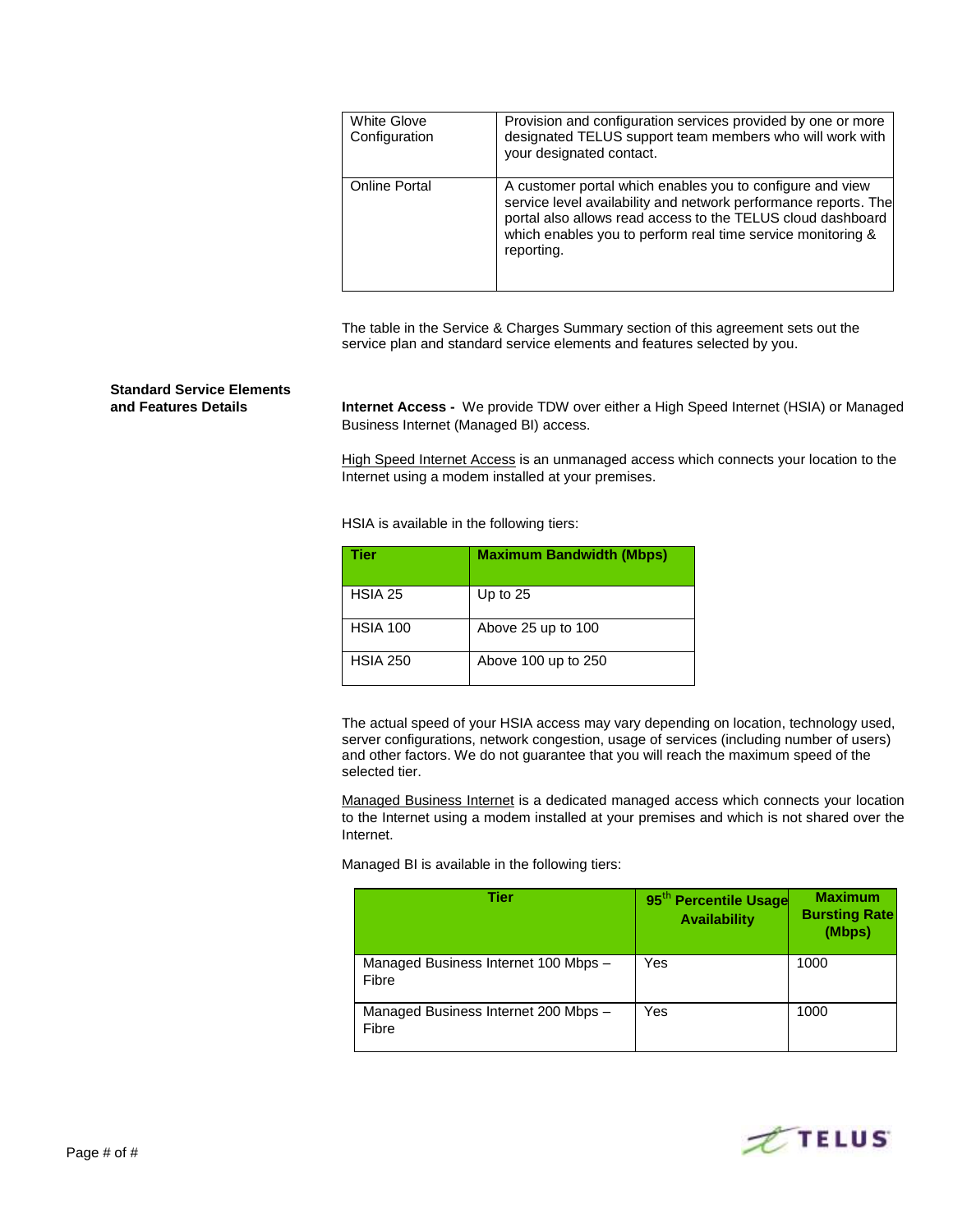Managed BI is available with the following usage options:

| <b>Flat rate</b>            | All data sent and received is included in the fixed monthly charge                                                       |
|-----------------------------|--------------------------------------------------------------------------------------------------------------------------|
| 95 <sup>th</sup> percentile | Data sent and received in excess of the Maximum Bandwidth for<br>the tier you have selected is charged on a per Mb basis |

If the 95th percentile usage option is available for a particular tier and you have selected that tier, you may transfer data through the service connection at a higher rate than the designated maximum rate for the tier, up to the maximum bursting rate.

We measure the actual bursting rate by sampling data sent and received through the Managed BI connection during the monthly billing period. The samples are then sorted from the highest transfer rate to the lowest and the five percent of samples with the highest transfer rate are removed from the calculation. The actual transfer rate of the next highest remaining sample is rounded up to the nearest Mbps and is used as the actual bursting rate for that monthly billing period.

**Network as a Service (NaaS)** is a managed Internet based networking service which enables you to create private networks between your locations and manage your data across applications, allows for the addition of security features, and provides resiliency in through an LTE wireless connectivity failover. NaaS allows you to group traffic based on flows with each group having a Quality of Experience (QoE) priority assigned to it. NaaS also includes VPN functionality with encryption.

If you have selected HSIA for your access NaaS will be part of your TDW service.

If you have selected Managed BI for your access and do not need to network multiple locations you have the option to exclude NaaS from your TDW service.

NaaS is available in the following tiers:

| Tier                      | <b>Maximum Bandwidth (Mbps</b><br><b>Bi-directional</b> ) |
|---------------------------|-----------------------------------------------------------|
| NaaS Managed Internet 25  | 25                                                        |
| NaaS Managed Internet 100 | 100                                                       |
| NaaS Managed Internet 300 | 300                                                       |

Where there is a difference between your available Maximum Bandwidth for HSIA or Managed BI and the Maximum Bandwidth for NaaS for the tier you have selected, the actual maximum bandwidth available to you will be the lower of the two.

**Unified Collaboration (also called TELUS Business Connect***™*) is a unified Voice over Internet Protocol (VoIP) communication service which enables you to manage calls, collaborate across locations and use audio/video conferencing tools.

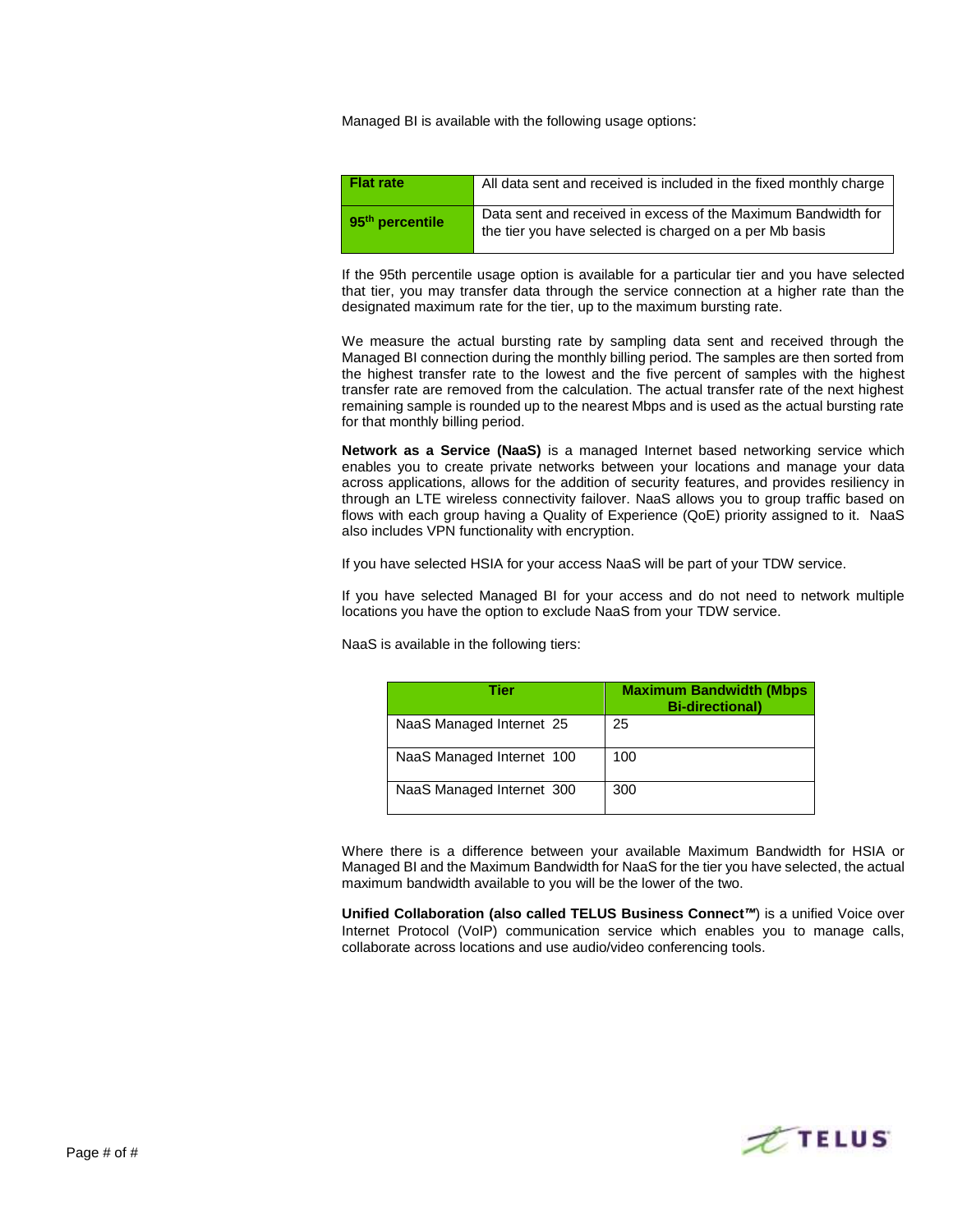### Business Connect*™* is available in the following tiers:

| Tier           | Plan                                  | <b>Included Optional</b><br><b>Add-Ons</b>         |
|----------------|---------------------------------------|----------------------------------------------------|
| TDW 25         | Business Connect™ Standard            | Business Connect <sup>™</sup><br>Phone and Install |
| <b>TDW 100</b> | Business Connect <sup>™</sup> Premium |                                                    |
| <b>TDW 250</b> | Business Connect™ Premium Plus        |                                                    |

We provide Business Connect™ on a per user basis, with each user receiving a license to use one VoIP phone line. If you will have multiple users of the service on your account you will need to purchase a separate VoIP phone line for each user.

**Optional Features** The following optional features are available for TDW for an additional charge. Please see the Services & Charges Summary table in this agreement for applicable rates.

| <b>Feature</b>                                              | <b>Description</b>                                                                                                                                                                                                                                                                        |
|-------------------------------------------------------------|-------------------------------------------------------------------------------------------------------------------------------------------------------------------------------------------------------------------------------------------------------------------------------------------|
| On-Site Customer<br><b>Premise Equipment</b><br>(CPE) Spare | You may order an on-site CPE spare to reduce downtime resulting<br>from CPE failure. You are responsible for safe and accessible<br>storage of the CPE spare at your premises.                                                                                                            |
| <b>Additional Businessl</b><br>Connect <sup>™</sup> Users   | You may add additional Business Connect users at a location.                                                                                                                                                                                                                              |
| Managed Next<br><b>Generation Firewall</b><br>(NGFW)        | A cloud based managed security service which provides a further<br>measure of protection against online threats. You must subscribe<br>for NaaS in order to be able to purchase NGFW. Further detail on<br>NGFW is provided below.                                                        |
| Managed Wi-Fi                                               | A managed Wi-Fi service which is configured and managed via a<br>cloud infrastructure providing remote access to the Wi-Fi devices<br>for service availability monitoring by us. You may have up to 2<br>public or private Wi-Fi networks configured for a medium density<br>environment. |
| Managed Local<br>Area Network (LAN)                         | Managed LAN switches installed at your location which enable you<br>to create a local area network.                                                                                                                                                                                       |

# **Managed Next Generation**

**NGFW** is available in the following tiers:

| Tier            | <b>Maximum Throughput (Mbps</b><br><b>Bi-directional</b> ) |
|-----------------|------------------------------------------------------------|
| <b>NGFW 50</b>  | 50                                                         |
| <b>NGFW 100</b> | 100                                                        |
| <b>NGFW 500</b> | 500                                                        |

Throughput is based on total traffic, in both directions, going through the firewall at any time. Site to site communications on your network use NaaS Internet VPN and won't go through the NGFW. Maximum throughput is an estimate and does not represent a commitment by



Page # of #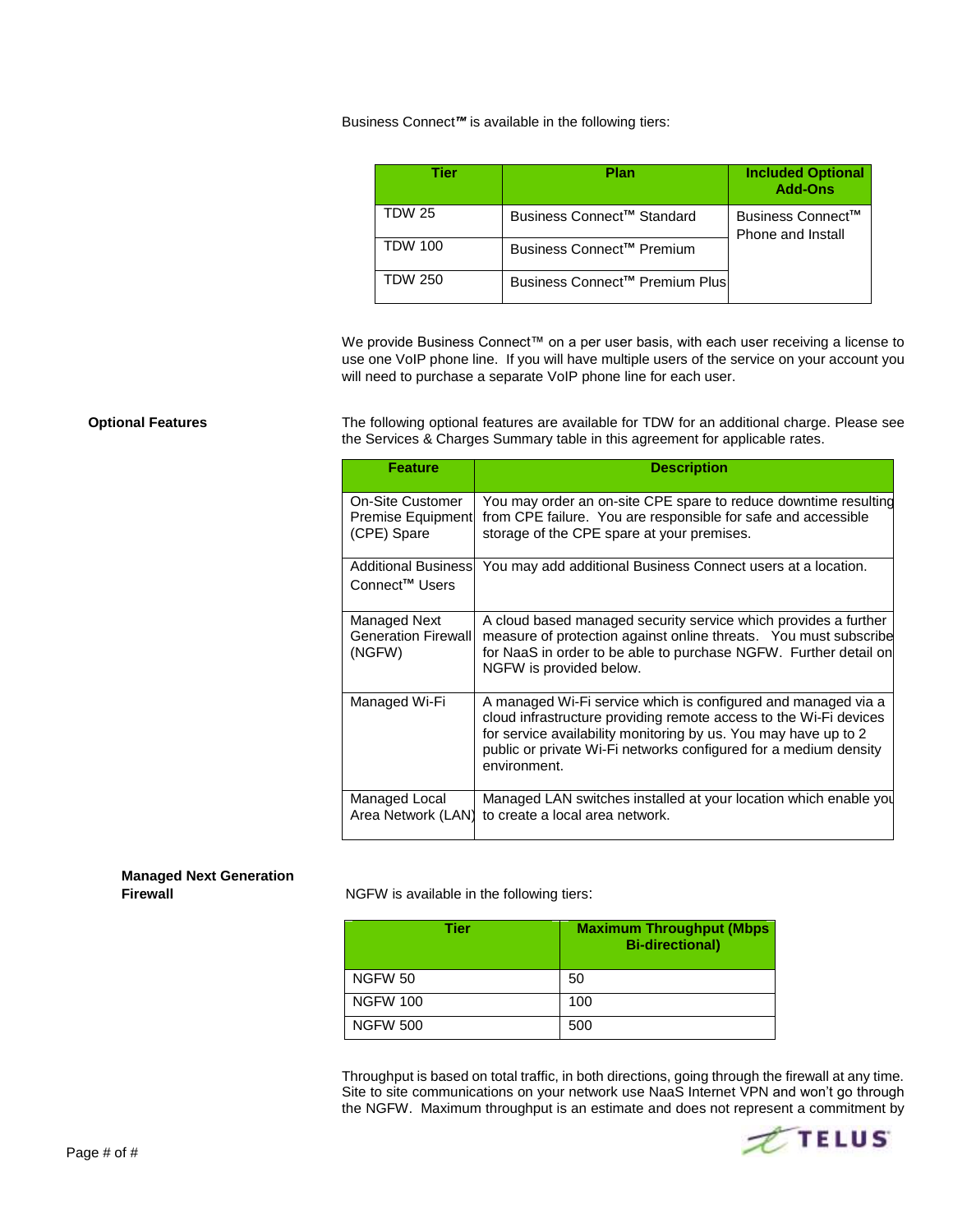us that such throughput will actually be available. There are multiple factors that influence actual throughput capacity, including the features enabled, packet size, number of VPNs and access speed.

NGFW may be provisioned using facilities located outside Canada which may result in your data being transmitted or stored outside Canada.

NGFW does not incorporate anti-virus protection. We provide no assurances relating to, and are not responsible for, the detection or prevention of viruses or the effect that viruses may have on your hardware, software, LAN or facilities including any virus which may be introduced while the services are being provisioned.

We provide enhanced change management support for NGFW designed to implement updates and changes in a timely manner. Changes may be requested by you or initiated by us and can include software updates and service enhancements. Change management support is available in an Essential Tier (included) and an Advanced Tier (optional). We will provide you particulars of the support available at the time of installation of NGFW.

**1.2 Responsibilities** The following table sets out our respective responsibilities related to TDW:

| <b>Item</b>                                       | <b>Description</b>                                                                                                                                                                                                                                                                                                                                                                                                                                                              | Your<br><b>Responsibility</b> | Our<br><b>Responsibility</b> |
|---------------------------------------------------|---------------------------------------------------------------------------------------------------------------------------------------------------------------------------------------------------------------------------------------------------------------------------------------------------------------------------------------------------------------------------------------------------------------------------------------------------------------------------------|-------------------------------|------------------------------|
| <b>Customer Point of</b><br>Contact               | Designate and maintain a<br>point of contact for:<br>1) providing and receiving<br>notices and TDW related<br>communications, 2) providing<br>or obtaining the accesses<br>required for us to install and<br>maintain TDW, 3)<br>communicating on the status<br>of trouble ticket events and<br>any systemic problems for first<br>level trouble shooting and<br>problem diagnosis, and 4)<br>providing notice of changes<br>primed by you that may impact<br>the NGFW service. | Yes                           |                              |
| Site Installation<br>Preparation                  | Prepare the service location in<br>accordance with our<br>instructions and specifications.                                                                                                                                                                                                                                                                                                                                                                                      | Yes                           |                              |
| End-User IDs and<br>Passwords                     | Distribute and maintain end-<br>user IDs and passwords<br>assigned to your account.<br>Notify us in a timely manner of<br>new end-users and any end-<br>user who ceases to be<br>authorized user.                                                                                                                                                                                                                                                                               | Yes                           |                              |
| <b>Configuration File</b><br><b>Backup</b>        | Maintain a back-up copy of<br>any data stored on any device<br>other than the configuration file<br>that is created by us at the<br>time of installation.                                                                                                                                                                                                                                                                                                                       | Yes                           |                              |
| <b>IP Address and</b><br><b>Routing Standards</b> | Maintain your LAN in<br>accordance with our IP<br>address and routing<br>standards. Provide one public                                                                                                                                                                                                                                                                                                                                                                          | Yes                           |                              |

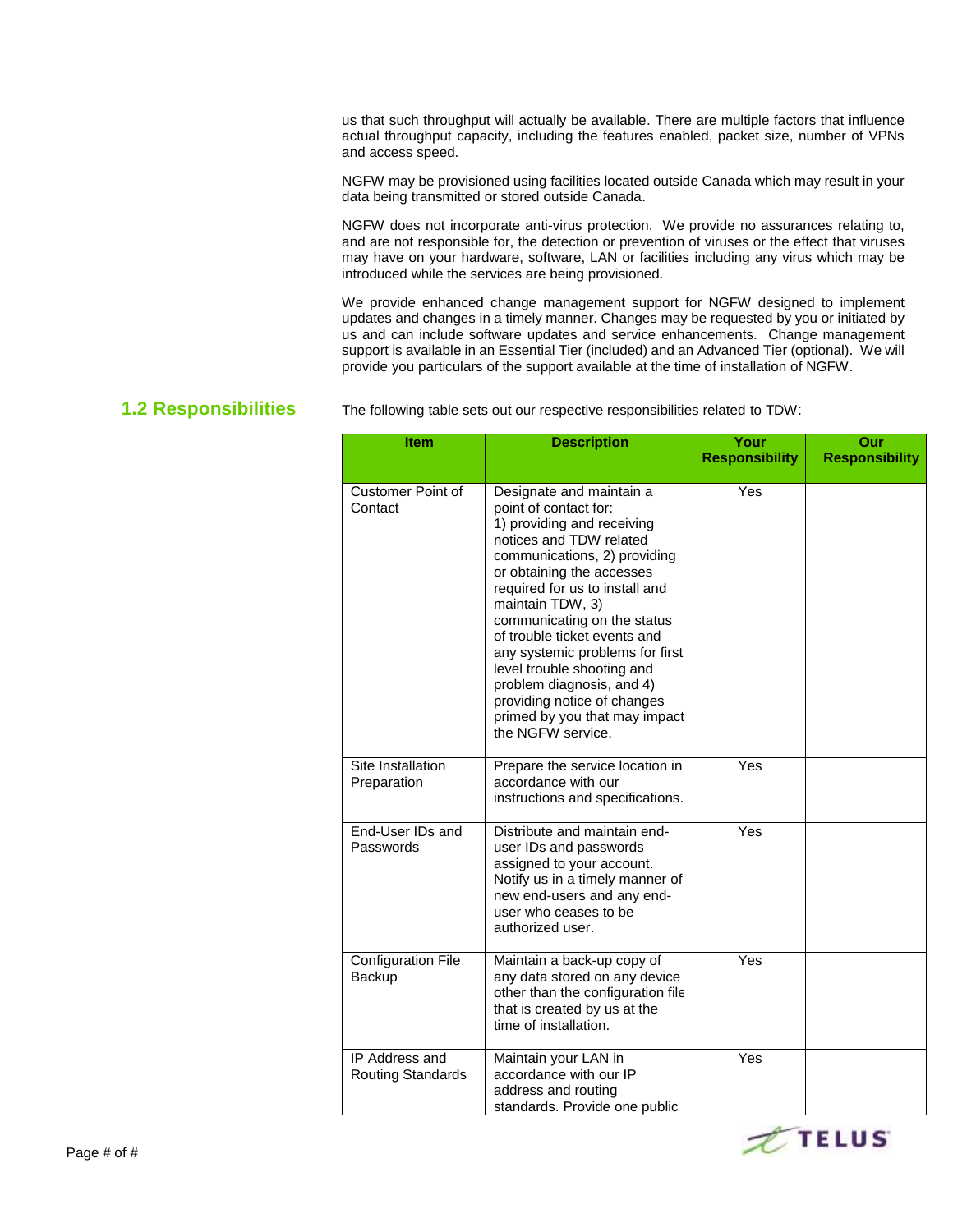|                                                             | static IP address for the WAN<br>port of the NaaS device<br>provided by us.                                                                                                                                     |     |     |
|-------------------------------------------------------------|-----------------------------------------------------------------------------------------------------------------------------------------------------------------------------------------------------------------|-----|-----|
| <b>TELUS Provided</b><br>Connectivity and<br><b>Devices</b> | Provide and configure TELUS<br>network connectivity, Wi-Fi<br>access points, LAN switches<br>and security appliances, as<br>applicable, at each service<br>location.                                            |     | Yes |
| <b>NGFW Service</b>                                         | Provide you the pre-defined<br>TELUS security policy,<br>manage and maintain the<br>NGFW service configuration<br>and ensure the NGFW<br>software is certified per the<br>version levels supported by<br>TELUS. |     | Yes |
|                                                             | Have the correct end points or<br>servers installed for the<br>additional software if needed<br>at the premises.                                                                                                | Yes |     |

## **1.3 Services Infrastructure**

| <b>Network Maintenance</b>                             | From time-to-time we will conduct maintenance activities to maintain the performance and<br>reliability of your network connection(s). We will inform you of such maintenance activities<br>via e-mail notification to the e-mail address you provided us at the time of installing the<br>services.                                                                                                                                                                                      |
|--------------------------------------------------------|-------------------------------------------------------------------------------------------------------------------------------------------------------------------------------------------------------------------------------------------------------------------------------------------------------------------------------------------------------------------------------------------------------------------------------------------------------------------------------------------|
| <b>Replacement of TELUS</b><br><b>Provided Devices</b> | Should a device provided by us at your location for the NaaS, Wi-Fi or LAN services                                                                                                                                                                                                                                                                                                                                                                                                       |
|                                                        | malfunction or cease working we will replace the device at no cost within one business day<br>of being notified where overnight courier is available.                                                                                                                                                                                                                                                                                                                                     |
|                                                        | For all other TDW devices provided by us at your location, should such equipment<br>malfunction or cease working we will replace it at no cost on a commercially reasonable<br>efforts basis.                                                                                                                                                                                                                                                                                             |
| <b>Unforeseen Costs</b>                                | If we determine in our discretion that the necessary infrastructure is not available at a<br>particular service location, or you do not agree to pay for unforeseen costs to complete the<br>installation of the necessary infrastructure at a particular service location, we may cancel<br>the service at that service location. You will not be required to pay the service cancellation<br>charge. We will return any installation fees for the location which you have already paid. |

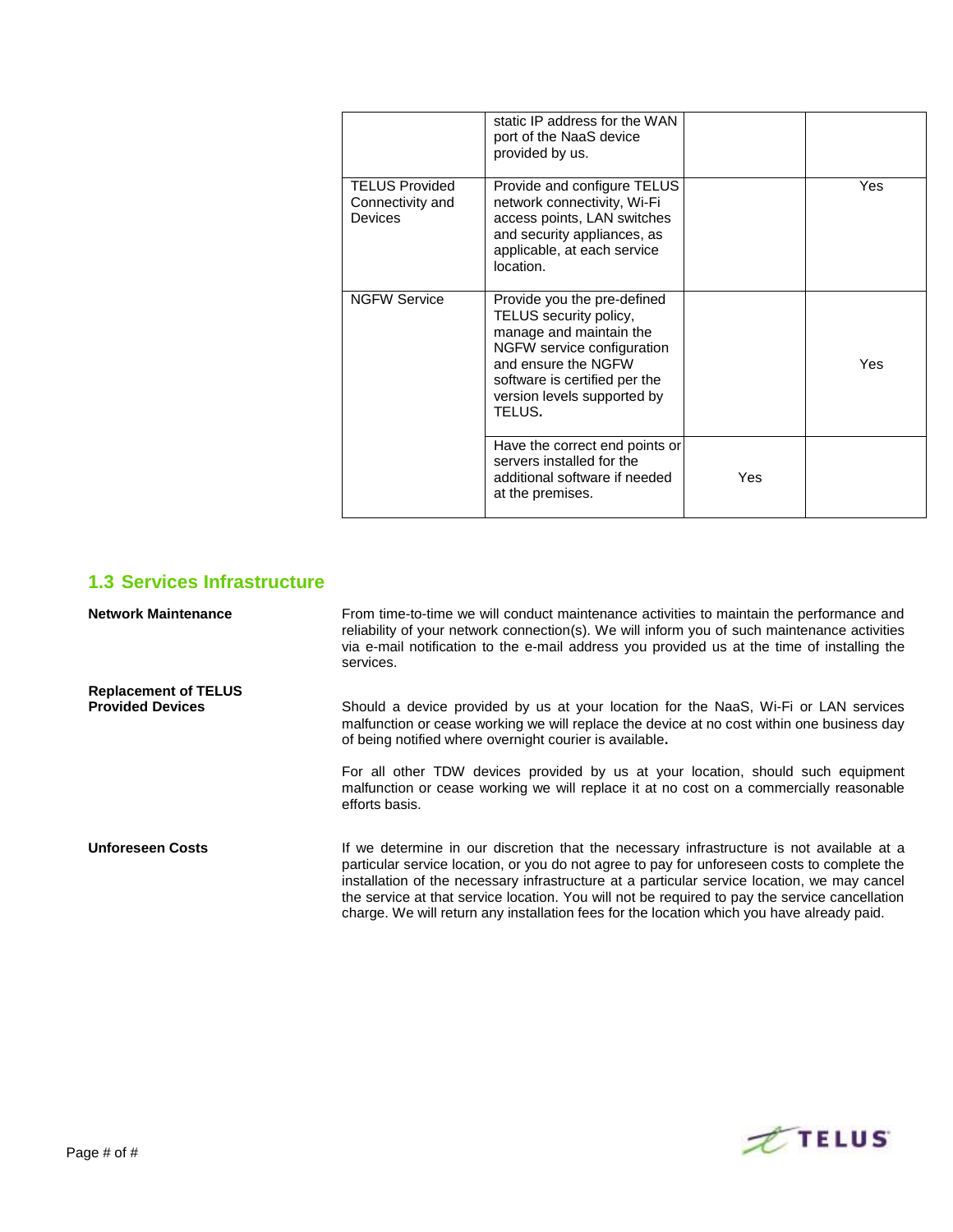## **1.4 Service Performance Commitment**

Managed BI and HSIA (with NaaS) come with a Service Availability Threshold performance commitment. Where we fail to achieve the Service Availability Threshold in any month we will provide you with the applicable credit indicated in the table below. The payment of the credit is your sole remedy for a failure by us to meet the Service Availability Threshold and such a failure will not be considered a breach of this agreement by us.

| <b>Service</b>                 | <b>Measure</b>          | <b>Standard</b>              | <b>Threshold</b> | <b>Total Monthly Outage Time</b><br>$=$ Credit Amount                                                                                                                                                                                                                                                                  |
|--------------------------------|-------------------------|------------------------------|------------------|------------------------------------------------------------------------------------------------------------------------------------------------------------------------------------------------------------------------------------------------------------------------------------------------------------------------|
| Managed BI/HSIA<br>(with NaaS) | Service<br>Availability | 100%<br>7 days x 24<br>hours | 99.9%            | $\leq$ 43 mins = 0% of fixed monthly<br>charge<br>$>$ 43 mins to 15 hrs 6 mins =<br>20% of fixed monthly charge<br>> 15hrs 6 mins to 29 hrs 30 mins<br>$= 40\%$ of fixed monthly charge<br>> 29hrs 30 mins to 43 hrs 54 mins<br>$= 60\%$ of fixed monthly charge<br>$>$ 43hrs 54 mins = 80% of fixed<br>monthly charge |

The Service Availability Threshold is the percentage of time in a calendar month that the service should be available for your use on a per service location basis. The service is deemed available at a service location if it is being provided through either the primary or the backup access for the service location. We use remote monitoring and other systems to measure the actual availability result at a location over a month and express the result as a percentage. When we measure and calculate the result we assume each month is 30 days but we include all periods of unavailability over the calendar month except for any period of unavailability that is caused or contributed to by:

- (a) networks or equipment of another carrier or service provider,
- (b) you, your network or your other services,
- (c) an event beyond our reasonable control, or
- (d) any period of unavailability that occurs when we are performing maintenance activities.

The credit is calculated as a percentage of the fixed monthly charge for the service at the affected service location up to a maximum of 80% of that fixed monthly charge.

## **1.5 Charges**

We charge on a per user basis for the Unified Collaboration Services (Business Connect™) component of TDW and on a per service location or per use basis for the other components of TDW.

Charges associated with the installation are included in the monthly rates. These charges are set out on the Service & Summary Charges section of this agreement. You have the option to pay these charges as a one-time charge at time of installation or as a monthly charge during the service period. Additional construction or cabling charges for HSIA or Managed BI may apply at the time of installation.

Where you have ordered NGFW you have the option to pay the initial configuration charges as a one-time charge at time of installation or as a monthly charge during the service period. Any additional configuration support you may request during the service period will be chargeable at our then current rate in blocks of 6 hours.